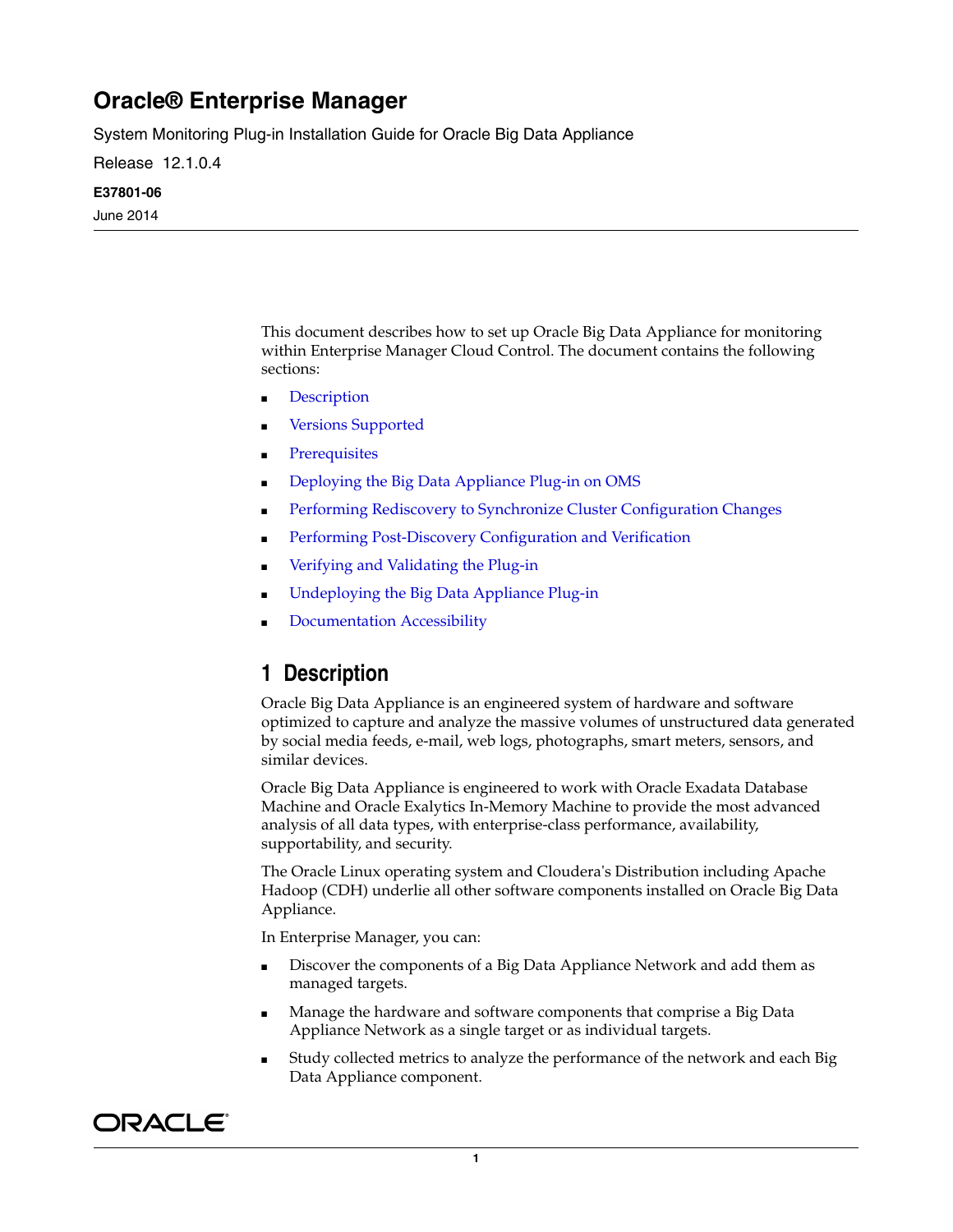- Trigger alerts based on availability and system health.
- Respond to warnings and incidents.

## <span id="page-1-0"></span>**2 Versions Supported**

Big Data Appliance for Enterprise Manager plug-in requires the following versions of products:

- Enterprise Manager platform version 12.1.0.4 (and earlier supported versions)
- CDH, Cloudera's Distribution including Apache Hadoop 5.0 (and earlier supported versions)
- Exadata Plug-in 12.1.0.6 (and earlier supported versions)
- Oracle Big Data Appliance 3.0 (and earlier supported versions)
- Oracle Big Data Appliance Plug-in 12.1.0.4

# <span id="page-1-1"></span>**3 Prerequisites**

The following prerequisites must be met before you can deploy the Big Data Appliance plug-in:

- Enterprise Manager 12.1.0.4 (or other supported version) is installed and up and running. Enterprise Manager can be installed anywhere in the network, provided the Big Data Appliance machines are visible from the location. For performance reasons, try to install Enterprise Manager such that there is minimal latency when connecting to Big Data Appliance machines.
- Oracle representative has set up Oracle Big Data Appliance hardware.
- Oracle representative has run the Mammoth Utility to install Oracle Big Data Appliance 3.0 software on the 18 servers in the rack. The utility also installs Management Agents on all the servers and performs automatic discovery of Big Data Appliance Network targets.

Before running the utility, ensure that the Oracle Management Service (OMS) has the necessary platform agent image as described in Section [3.1, "Synchronizing the](#page-1-2)  [Agent Image on OMS."](#page-1-2) See also Section [3.2, "Notes on the Mammoth Utility."](#page-2-1)

As the Oracle Big Data Appliance plug-in is dependent on the Oracle Exadata plug-in for hardware monitoring, the Oracle Exadata plug-in should already be deployed on OMS.

## <span id="page-1-2"></span>**3.1 Synchronizing the Agent Image on OMS**

If the OS where the Management Agent is to be installed differs from the OS where Oracle Management Service is installed, you must install the agent image that matches the Management Agent OS. By default, OMS has the same agent image as the platform on which it is installed. So, for example, if OMS is installed on a solaris64 platform, it has the agent image for solaris64. If the Management Agent is to be installed on a linux64 platform and OMS is on a solaris64 platform, you must install the agent image for linux64 on the OMS host.

Use the Self Update feature to download and apply the required agent image. To use Self Update effectively, note the following requirements:

The Software Library must be configured.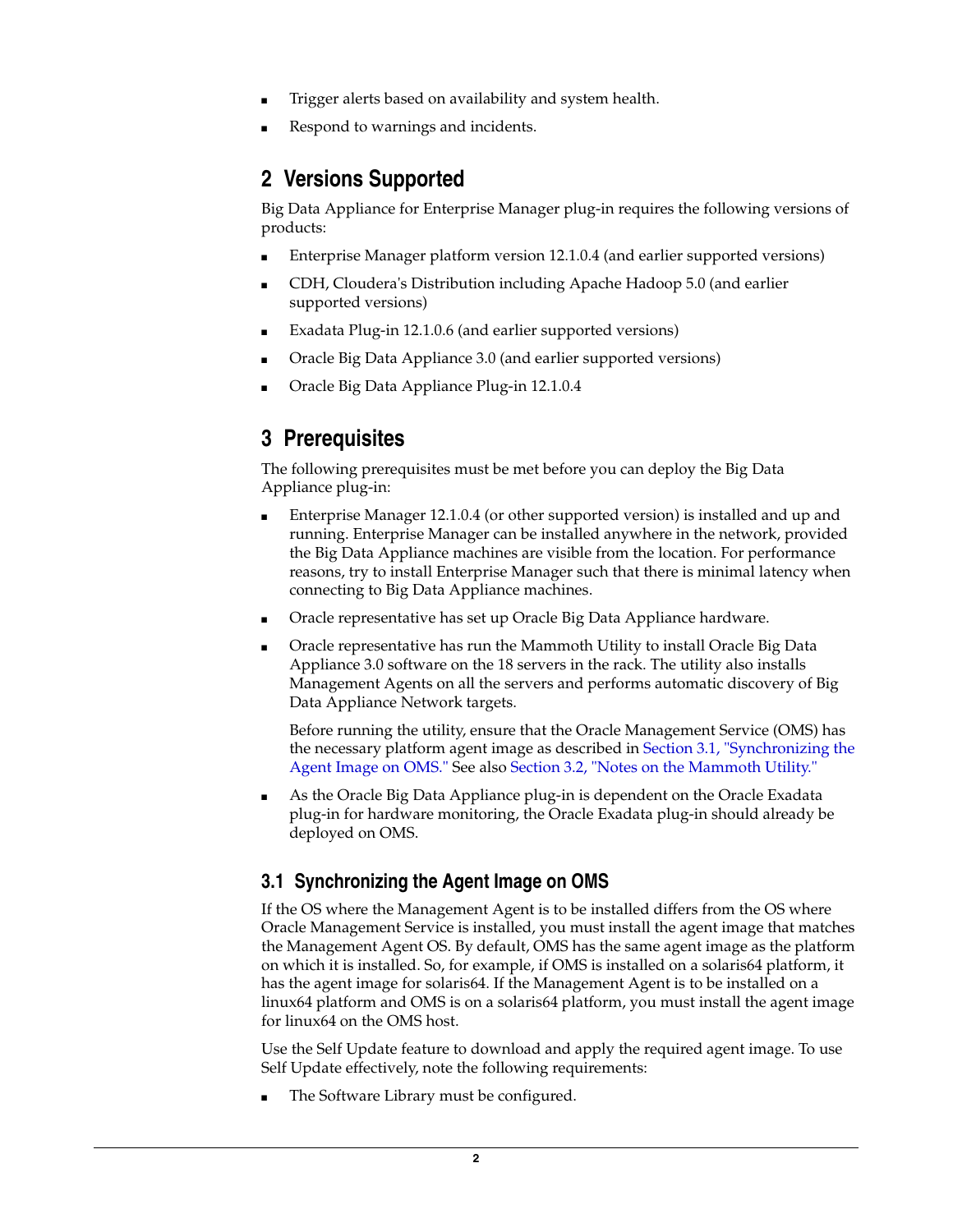- MOS credentials must be set.
- There can be no refresh errors on the Self Update page (typically indicates a problem with the MOS credentials; try resetting the credentials).
- Allow time for the refresh job to complete (select **Check Updates** on the Self Update page **Actions** menu to speed the process).

To use the Self Update feature:

**1.** From the **Setup** menu, select **Extensibility**, then select **Self Update**.

Ensure that the connection mode is success and that the most recent refresh occurred within the past 24 hours.

- **2.** Click **Agent Software** and select the image for the platform you need.
- **3.** Download and apply the selected agent image.

Proceed with BDA installation.

### <span id="page-2-1"></span>**3.2 Notes on the Mammoth Utility**

The Mammoth Utility includes a reconfiguration variation for adding or removing optional services such as Auto Service Request support and Enterprise Manager Management Agents. For example, if Big Data Appliance initial setup did not include installing Management Agents, you can subsequently run the reconfiguration utility to perform this task. If you do so, you must deploy the BDA plug-in on OMS prior to executing the utility. Note, however, that Oracle recommends that you install Management Agents on servers in the rack as part of initial BDA setup.

**Note:** You can also install Management Agents post BDA-setup as described in the *Oracle Enterprise Manager Cloud Control Basic Installation Guide*.

When you use the Mammoth Utility to expand a cluster, Management Agents are added to the new nodes in the cluster. Rediscovery then exposes the roles on these new nodes. Also consider the following scenarios:

- If you expand a cluster by adding nodes from the same rack, the new nodes will also have DataNode and TaskTracker services.
- If you expand a cluster by adding nodes from another rack, a second NameNode service and its failover controllers together with some Zookeeper nodes move to the second rack.
- A reimaging of all nodes resembles a fresh installation. Any node that goes down is removed from the cluster.

For information on Big Data Appliance hardware and software setup, and the Mammoth Utility, see the *Oracle Big Data Appliance Owner's Guide*.

# <span id="page-2-0"></span>**4 Deploying the Big Data Appliance Plug-in on OMS**

Deploying the Big Data Appliance plug-in implies first downloading the plug-in from the Enterprise Manager Store to the Software Library from where it can be deployed on OMS. See the "Plug-In Manager" chapter in the *Oracle Enterprise Manager Cloud Control Administrator's Guide* for steps to download and deploy the plug-in.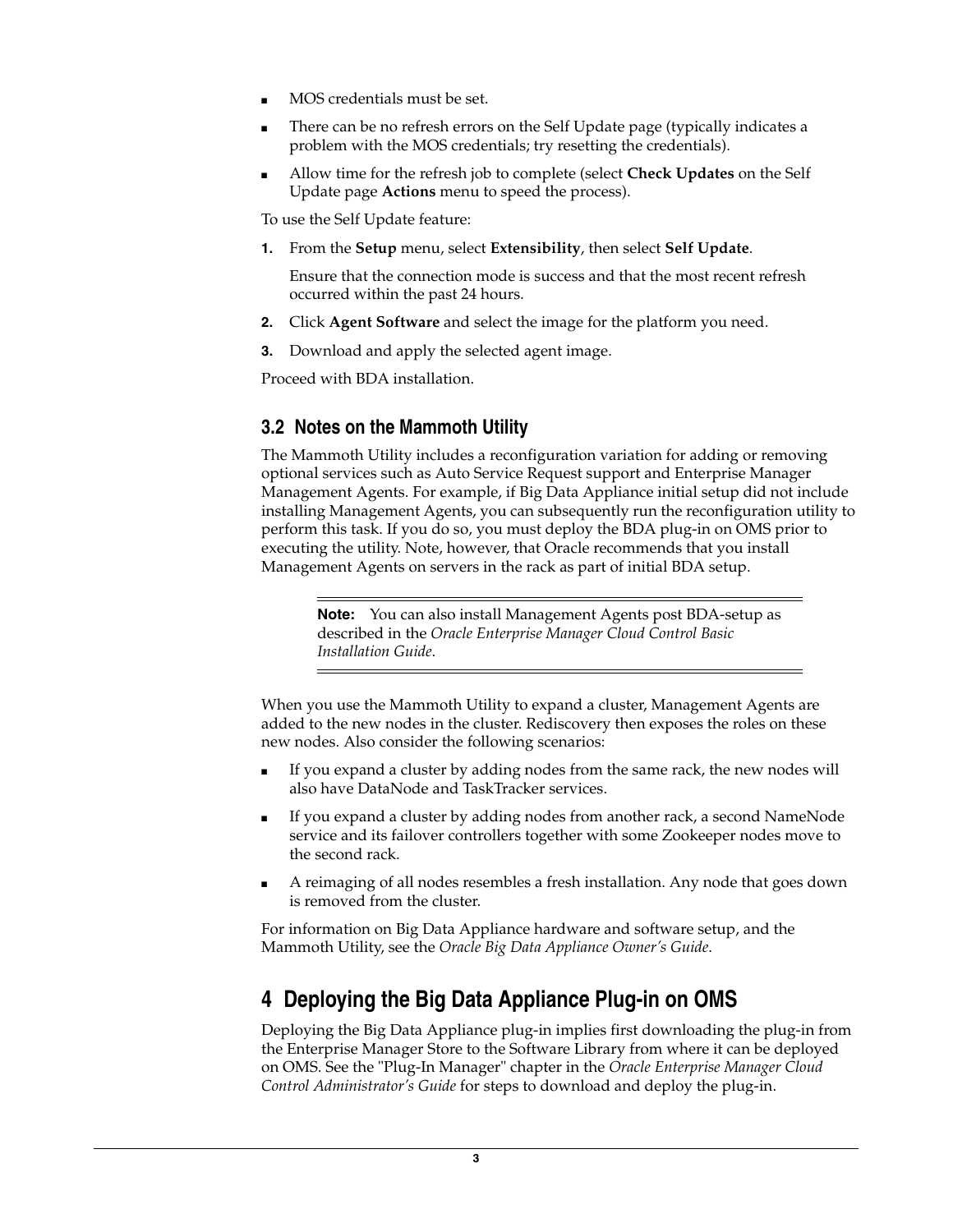Note that if you are installing Management Agents post BDA plug-in setup using the Mammoth Reconfiguration Utility, you must deploy the BDA plug-in on OMS prior to executing the utility.

# <span id="page-3-0"></span>**5 Performing Rediscovery to Synchronize Cluster Configuration Changes**

Cluster expansion performed through the Mammoth Utility results in automatic rediscovery of cluster configuration changes. The user interface offers an alternative path to rediscovery. Follow the steps below to synchronize cluster configuration changes. Be sure to restart all services before proceeding.

To synchronize cluster configuration changes:

- **1.** From the **Setup** menu, select **Add Target**, then select **Add Targets Manually**. Enterprise Manager displays the Add Targets Manually page.
- **2.** Choose **Add Targets Using Guided Process (Also Adds Related Targets)**.
- **3.** From the **Target Types** drop-down list, select **Oracle Big Data Appliance,** then click **Add Using Guided Discovery**.

The Oracle Big Data Discovery wizard opens.

#### **If You Encounter a No Targets Found Condition**

It's possible upon performing rediscovery to click within a cluster and get a No Targets Found condition. This can happen if all of the following events took place:

- You upgraded from the 12.1.0.1 plug-in release.
- You changed the cluster configuration.
- You performed rediscovery.

The condition occurs because of a cluster target naming convention change since the 12.1.0.1 release. The workaround is to delete the OMS cluster targets and run rediscovery again.

### **5.1 Starting Big Data Discovery**

Start the discovery process by specifying parameters and providing credentials to connect to various components.

#### **Discovery and Monitoring Parameters**

Complete the required fields as follows:

- Click the search icon and select any host in the Big Data Network.
- Enter the SNMP community string for the Cisco switch. The read-only string is public.

#### **Credentials**

If the four sets of credentials described below are not already set as a result of the BDA installation process running the Mammoth Utility, provide them as necessary:

**Host Agent–Named credentials for the "oracle" OS account that owns a** Management Agent home.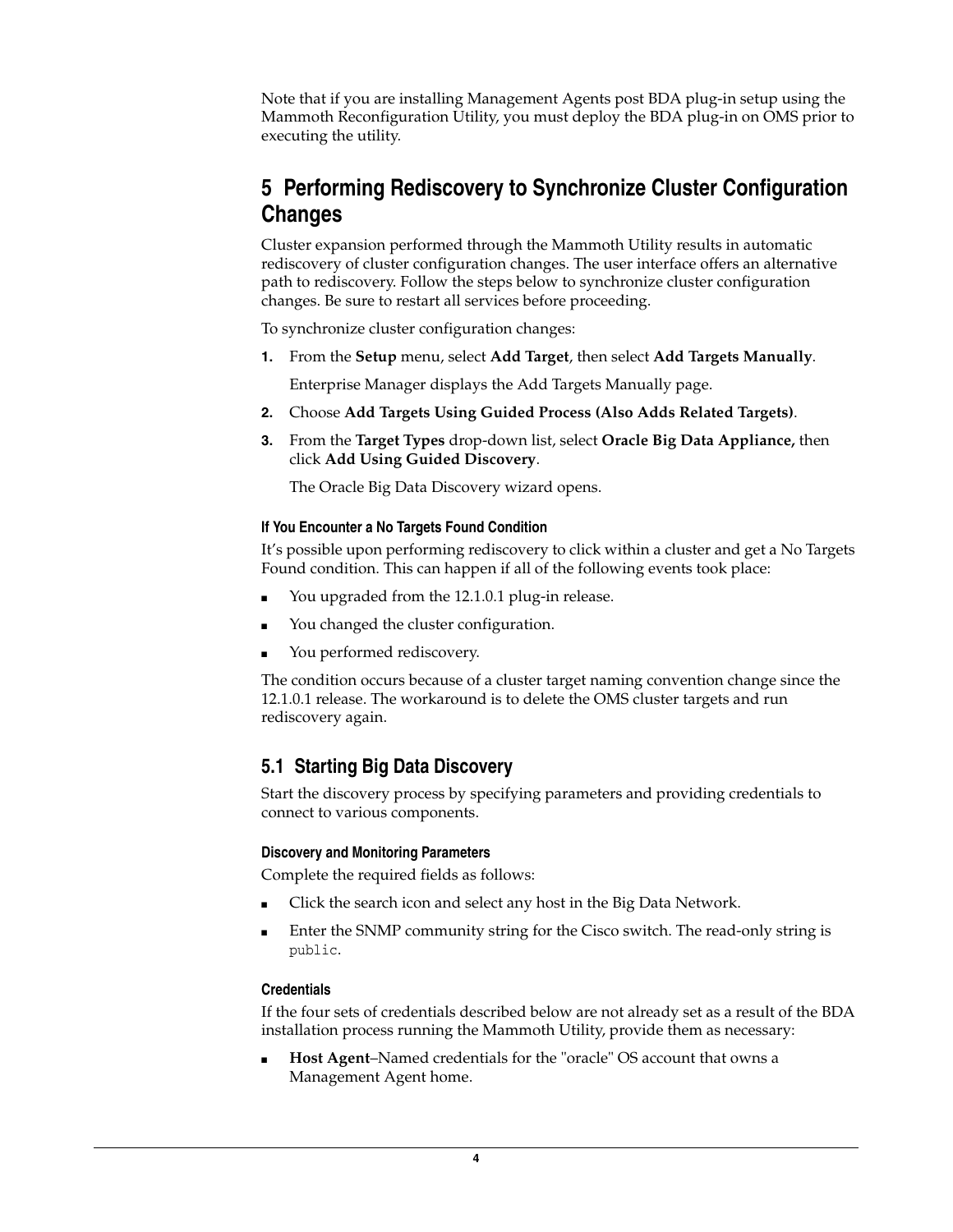- **ILOM Server**–Named credentials for the "root" OS account on an Oracle® Integrated Lights Out Manager (Oracle ILOM) server in the Big Data Network.
- InfiniBand Switch NM2 -Named credentials for the "nm2user" OS account on an InfiniBand switch in the Big Data Network.
- **Cloudera Manager**–Named credentials for the "admin" account of the Cloudera Manager that manages the CDH cluster. Note that step 3 of the wizard provides a means to edit or add Cloudera Manager configurations.

Continue with the next step in the wizard, hardware discovery.

### **5.2 Discovering Big Data Hardware**

The Big Data Discovery Hardware page displays the hardware components discovered for each Big Data Appliance in a Big Data Network. Hardware components include:

- Hosts (one for each of the 18 servers in a rack)
- Switches (both Sun InfiniBand and Cisco Ethernet switches)
- Integrated Lights Out Manager (ILOM) servers
- Power Distribution Units (PDU)

Use the **Expand All** menu item to display all components.

For more information on hardware components as managed targets, see the "Discovering and Managing Exadata Targets and Systems" chapter in the *Enterprise Manager Cloud Control Administrator's Guide*.

#### **Setting Credentials**

If these credentials are not already set as a result of the BDA installation process running the Mammoth Utility, set them as necessary. You can set credentials on all or selected categories of components; that is, hosts, ILOM servers, and InfiniBand switches. For ease of use, it is common to use the same credentials to access all components of a given type.

**Note:** If you have more than one Big Data Appliance Network target and they have different credentials, you must provide each set of credentials to discover each target. This applies as well to discovering ILOM server and InfiniBand switch targets that have different credentials.

For example, to set credentials for all hosts:

- **1.** Select the Hosts folder (or any host within).
- **2.** From the **Set Credentials** menu, select **All Hosts**.
- **3.** Complete the Set Credentials dialog, then click **OK**.

To set credentials on selected items, ILOM servers for example:

- **1.** Open the ILOM Servers folder.
- **2.** Multiselect servers within the folder.
- **3.** From the **Set Credentials** menu, select **Selected Items**.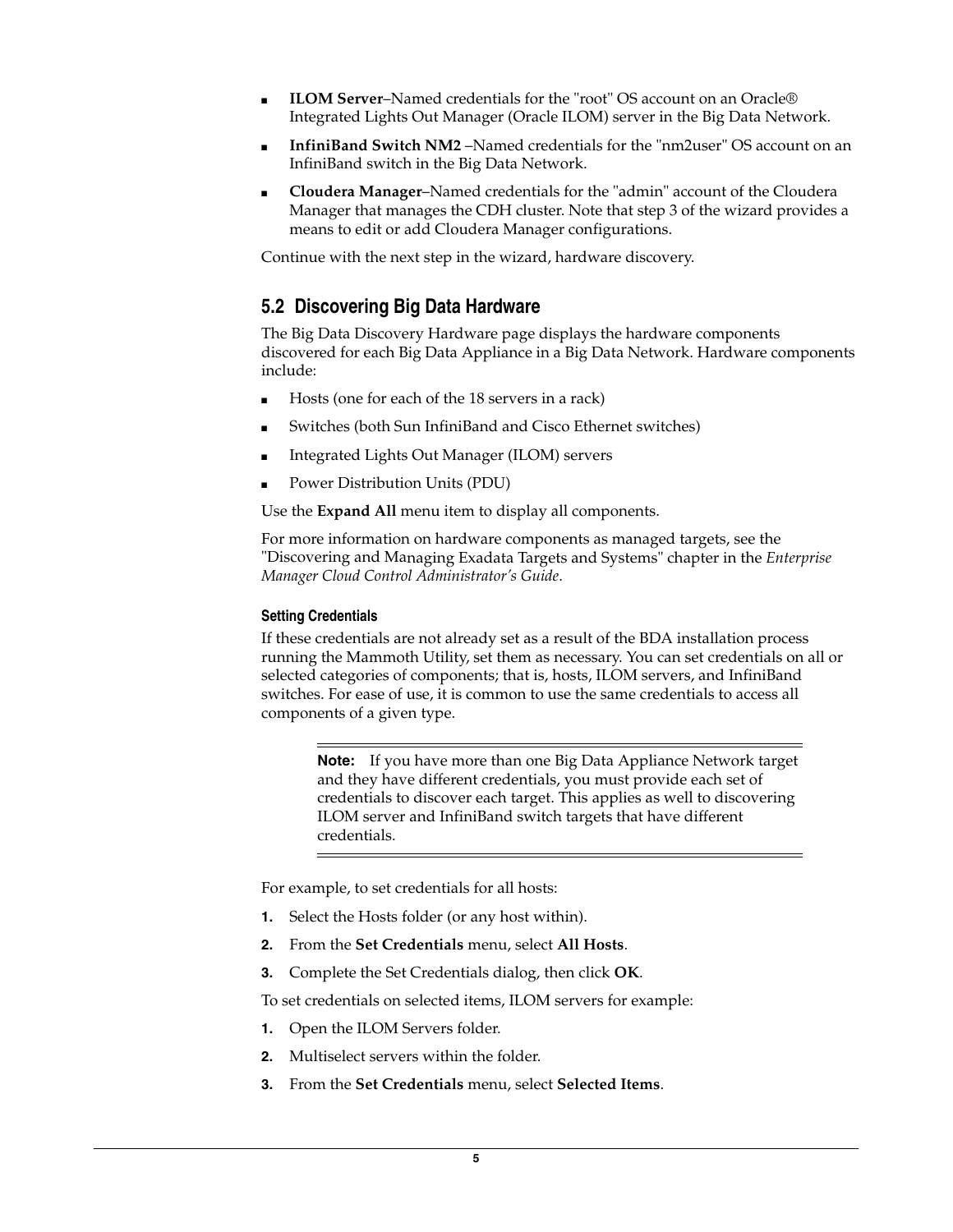**4.** Complete the Set Credentials dialog, then click **OK**.

### **Cisco Switch Properties**

To edit Cisco switch properties:

- **1.** Select the Cisco switch table row in the hierarchy.
- **2.** Click the **Cisco Switch Properties** button.
- **3.** Enter appropriate values for the properties, then click **OK**.

### **PDU Properties**

To edit PDU properties:

- **1.** Select the PDU table row in the hierarchy.
- **2.** Click the **PDU Properties** button.
- **3.** Enter appropriate values for the properties, then click **OK**.

Continue with the next step in the wizard, Cloudera Manager configuration. This is an optional step.

## **5.3 Configuring Cloudera Manager**

Each CDH cluster can have its own Cloudera Manager. Use the Cloudera Manager page to add and edit Cloudera Manager configurations. This is an optional step.

To edit the configuration:

- **1.** Select the table row, then click the **Edit** button.
- **2.** Make changes to the URL and credentials as appropriate.
- **3.** Click **OK**.

Continue with the next step in the wizard, Big Data software discovery.

### **5.4 Discovering Big Data Software**

The Big Data Discovery Software page displays the software components in the form of a CDH cluster discovered for each Big Data Appliance in a Big Data Network. A CDH cluster consists of the following components:

- MapReduce is the job system in which MapReduce jobs run using the file system (HDFS). The MapReduce system consists of a master node called JobTracker and multiple worker nodes called TaskTrackers. MapReduce2 (YARN), the next generation of MapReduce may also be present. YARN consists of one Resource Manager and multiple Node Managers.
- HDFS (Hadoop Distributed File System) High Availability consists of two master nodes called NameNodes and worker nodes called DataNodes. Each NameNode has a Failover Controller. There are also JournalNodes (typically three, but there can be more, provided it is an odd number), and a Balancer to balance disk space across the cluster.
- Cloudera Manager is the Hadoop administrative application.
- ZooKeeper is a centralized service for maintaining Hadoop configuration information.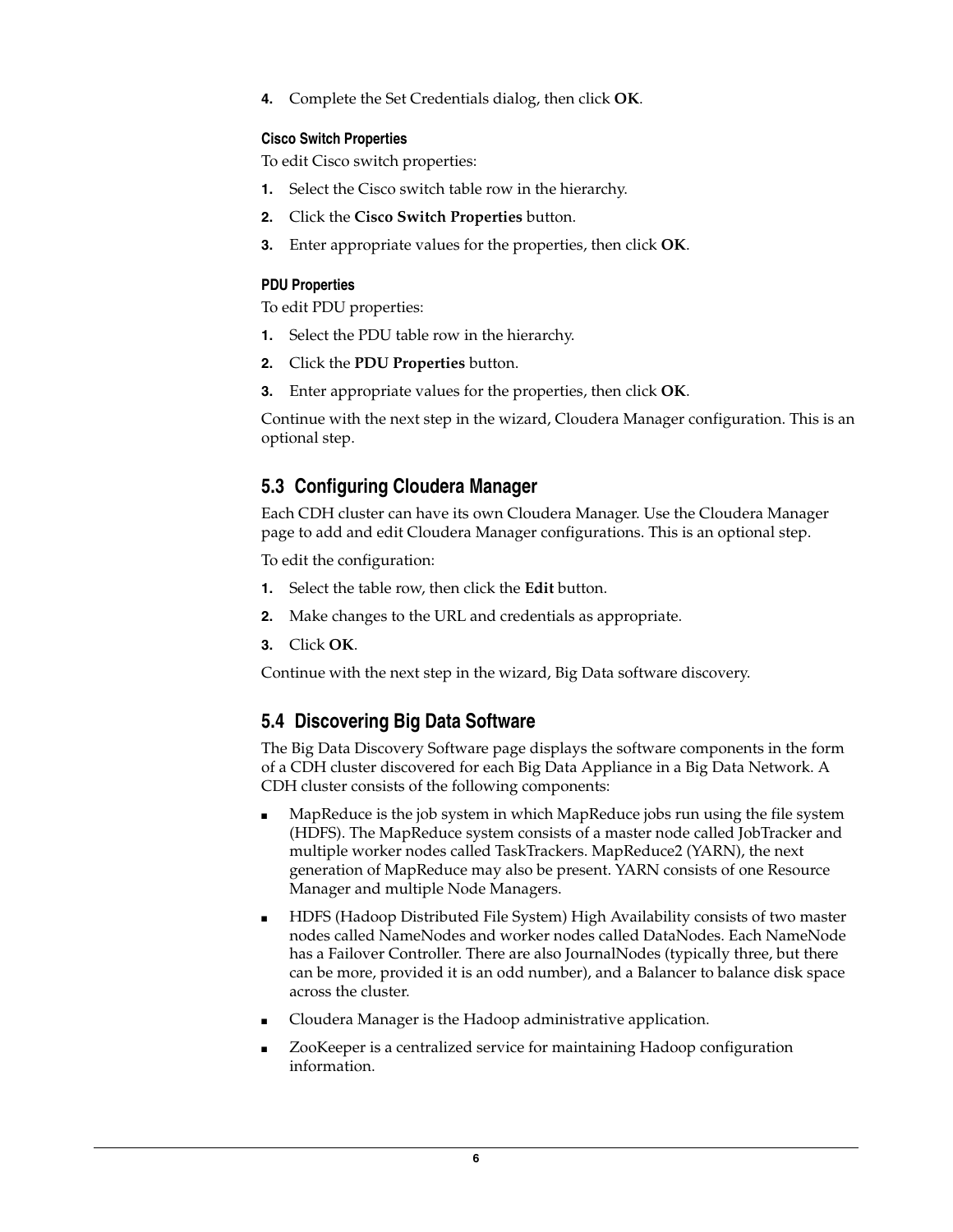This page is for information only, denoting the software components discovered, their associated hardware component and appliance. There are no actions to perform on this page.

Continue with the next step in the wizard, job review and submittal.

## **5.5 Submitting the Discovery Job**

The Review page provides a summary of the discovery process, including the monitoring agents on all hardware components. When satisfied with the results, click **Submit** to promote the discovered targets to managed status.

# <span id="page-6-0"></span>**6 Performing Post-Discovery Configuration and Verification**

The Simple Network Management Protocol (SNMP) is a protocol used for managing or monitoring devices, where many of these devices are network-type devices such as routers, switches, and so on. SNMP enables a single application to first retrieve information, then push new information between a wide range of systems independent of the underlying hardware.

Post-discovery, perform the following setup procedures to monitor SNMP alert traps generated by hardware targets:

- [Setting Up SNMP for InfiniBand Switch Targets](#page-6-1)
- [Setting Up the ILOM Server SNMP for Enterprise Manager Monitoring](#page-7-0)
- [Setting Up SNMP for Cisco Ethernet Switch Targets](#page-10-0)
- [Setting Up SNMP for Power Distribution Unit \(PDU\) Targets](#page-11-0)

These procedures are not necessary to otherwise monitor BDA clusters.

## <span id="page-6-1"></span>**6.1 Setting Up SNMP for InfiniBand Switch Targets**

To configure and verify the SNMP configuration for an InfiniBand switch:

**1.** Log in to the InfiniBand Switch ILOM web interface using the URL https://<ib\_ switch\_hostname> as root.

**Note:** Try using Internet Explorer if the console does not display all fields/values in your browser of choice.

- **2.** Click **Configuration**, then **System Management Access**, and finally **SNMP**.
- **3.** Ensure the following values are set:

```
State=Enabled
Port=161
Protocols=v1,v2c,v3
```
If you need to make changes, make sure you click **Save**.

- **4.** Click **Alert Management**.
- **5.** If not already listed, for each Agent that monitors the InfiniBand switch target, select an empty alert (one that has the Destination Summary  $0.0.0.0$ , snmp  $v1$ , community 'public') and click **Edit**. Provide the following values: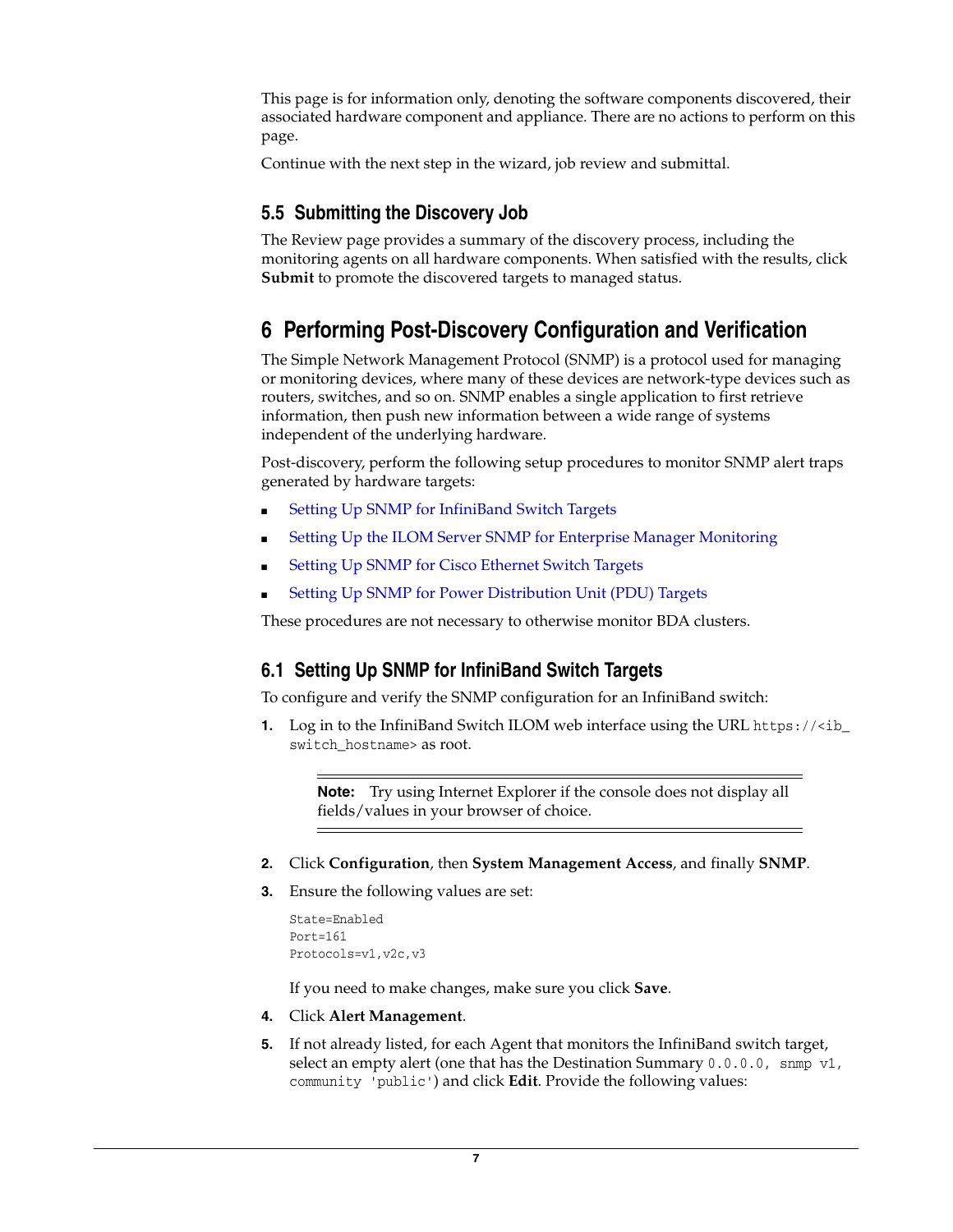```
Level = Minor
Type = SNMP Trap
Address = [agent server hostname]
Destination Port = [agent port]
SNMP Version = v1
Community Name = public
```
Click **Save**.

**6.** Verify the InfiniBand Switch SNMP configuration for Enterprise Manager monitoring:

snmpget -v 1 -c <community\_string> <hostname\_of\_IB\_switch> 1.3.6.1.4.1.42.2.70.101.1.1.9.1.1.5

#### For example:

```
$ snmpget -v 1 -c public my_IB_switch.my_company.com 
1.3.6.1.4.1.42.2.70.101.1.1.9.1.1.5
SNMPv2-SMI::enterprises.42.2.70.101.1.1.9.1.1.5 = INTEGER: 1
```
If a time-out message appears as output for the above command, it means that the InfiniBand switch is not yet configured for SNMP.

To remove the subscription:

```
echo "set /SP/alertmgmt/rules/12 destination='0.0.0.0' destination_port=0" | 
spsh
```
Now, set up SNMP for InfiniBand switch targets, using the Enterprise Manager Cloud Control console:

- **1.** Navigate to the IB Network target (not the individual switches) and select **Administration**.
- **2.** Select the **IB Switch** target type, then one of the IB Switch targets.
- **3.** Select the **Setup SNMP Subscription** command, then select the Management Agent URL that monitors the InfiniBand switch target from the Agent URL list. Click **Next**.
- **4.** Provide credentials for the InfiniBand switch. Click **Next**.
- **5.** Review the details you provided. If there are no further changes, then click **Submit**.

Perform steps 1-5 for both the Monitoring Agent and Backup Monitoring Agent of the InfiniBand switch target.

### <span id="page-7-0"></span>**6.2 Setting Up the ILOM Server SNMP for Enterprise Manager Monitoring**

The ILOM server targets are responsible for displaying a number of disk failure alerts for their respective server that are received as SNMP traps. For Enterprise Manager to receive these traps, the /opt/oracle/bda/compmon/bda\_mon\_hw\_asr.pl script must be run to configure SNMP subscriptions for the agents that have been configured to monitor the ILOM server targets.

The bda\_mon\_hw\_asr.pl script is run as the root user with the -set\_snmp\_subscribers parameter to add SNMP subscribers. For example:

```
# /opt/oracle/bda/compmon/bda_mon_hw_asr.pl -set_snmp_subscribers
```

```
"(host=hostname1.mycompany.com,port=3872,
```

```
community=public,type=asr,fromip=11.222.33.444),(host=hostname2.mycompany.com,port
```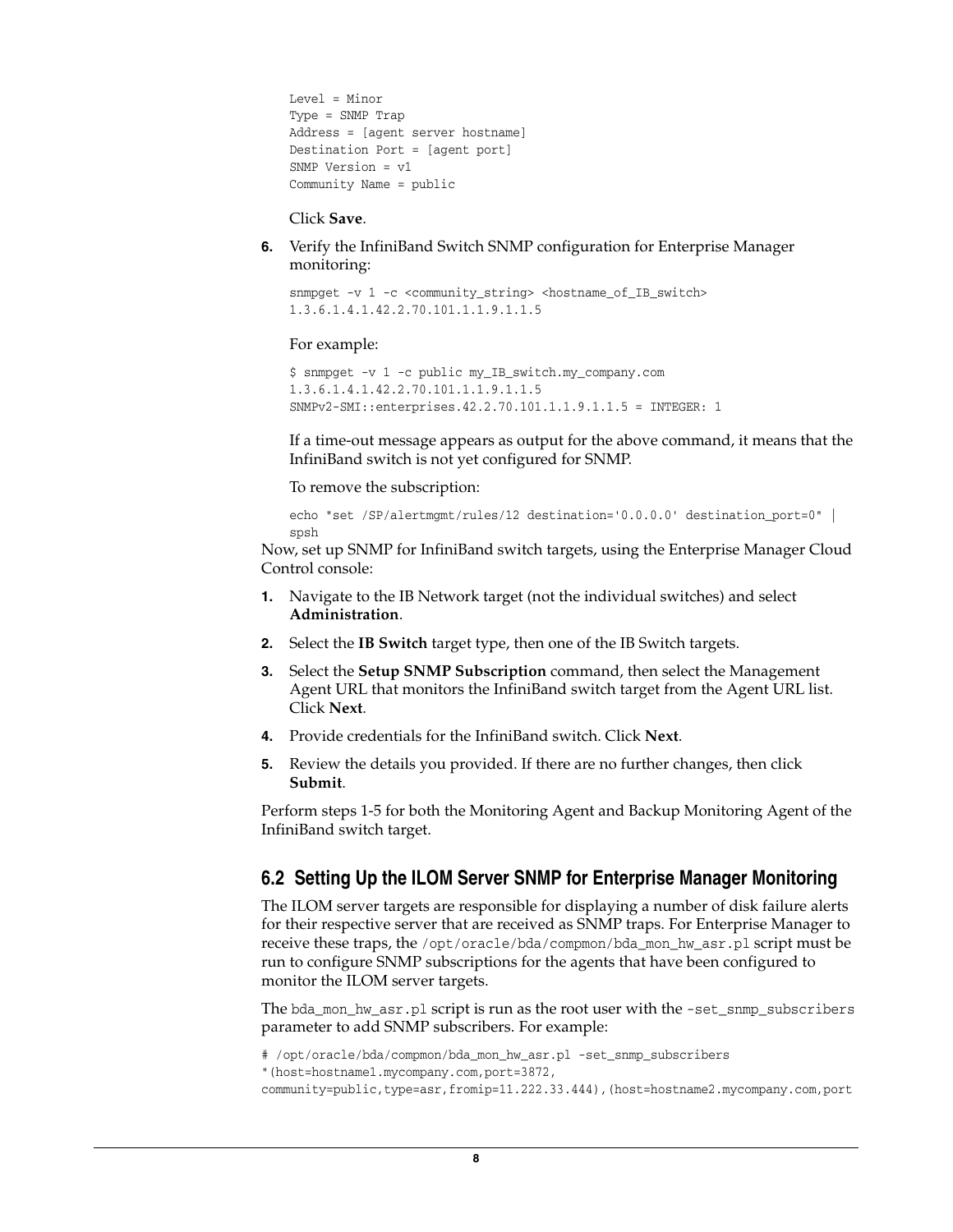```
=3872,community=public,type=asr,fromip=12.345.67.890)"
Try to add ASR destination Host - hostname1.mycompany.com IP - 11.222.33.44 Port - 
3872 Community - public From IP - 22.333.44.555
Try to add ASR destination Host - hostname2.com IP - 11.111.11.111 Port - 3872 
Community - public From IP - 22.333.44.555
```
The script needs to be run on each server:

- The host values should be the host names of the agents configured to monitor the ILOM server target associated with the server.
- The fromip values should be the IP address of the server that the ILOM server target is associated with.

For example, if you have a rack with server targets bda1node01 through bda1node18 and associated ILOM server targets bda1node01-c through bda1node18-c, then you would need to run the script once on each server—therefore, the script would be run 18 times in total.

- On server bda1node01, the host and port values would be the host names and ports of the agents monitoring ILOM server target bda1node01-c and the fromip value would be the IP address of the server itself, bda1node01.
- On server bda1node02, the host and port values would be the host names and ports of the agents monitoring ILOM server target bda1node02-c and the fromip value would be the IP address of the server itself, bda1node02... and so on.

This is a good example of where Manual selection of Management Agents for targets is useful. If the first two servers are always the Monitoring Agent and Backup Monitoring Agent, then it is easy to work out the values needed for -set\_snmp subscribers parameters, the host and port values would be the same for all servers.

The bda\_mon\_hw\_asr.pl script, overwrites any existing SNMP subscriptions. While setting the SNMP subscribers, make sure that current subscribers are included in the new list of subscribers.

It is possible to use the bda\_mon\_hw\_asr.pl script to get the current set of subscribers using the -get\_snmp\_subscribers parameter.

For example:

# /opt/oracle/bda/compmon/bda\_mon\_hw\_asr.pl -get\_snmp\_subscribers -type=asr

#### Suppose the current list is:

(host=hostname1.mycompany.com,port=162,community=public,type=asr,fromip=11.222.33. 444),

(host=hostname2.mycompany.com,port=162,community=public,type=asr,fromip=11.222.33. 444)

#### Then new subscriptions can be added using the following command:

/opt/oracle/bda/compmon/bda\_mon\_hw\_asr.pl -set\_snmp\_subscribers

"(host=asrhostname1.mycompany.com,port=162,community=public,type=asr,fromip=11.222 .33.444),

(host=asrhostname2.mycompany.com,port=162,community=public,type=asr,fromip=11.222. 33.444),

(host=hostname1.mycompany.com,port=3872,community=public,type=asr,fromip=11.222.33 .444),

(host=hostname2.mycompany.com,port=3872,community=public,type=asr,fromip=11.222.33 .444)"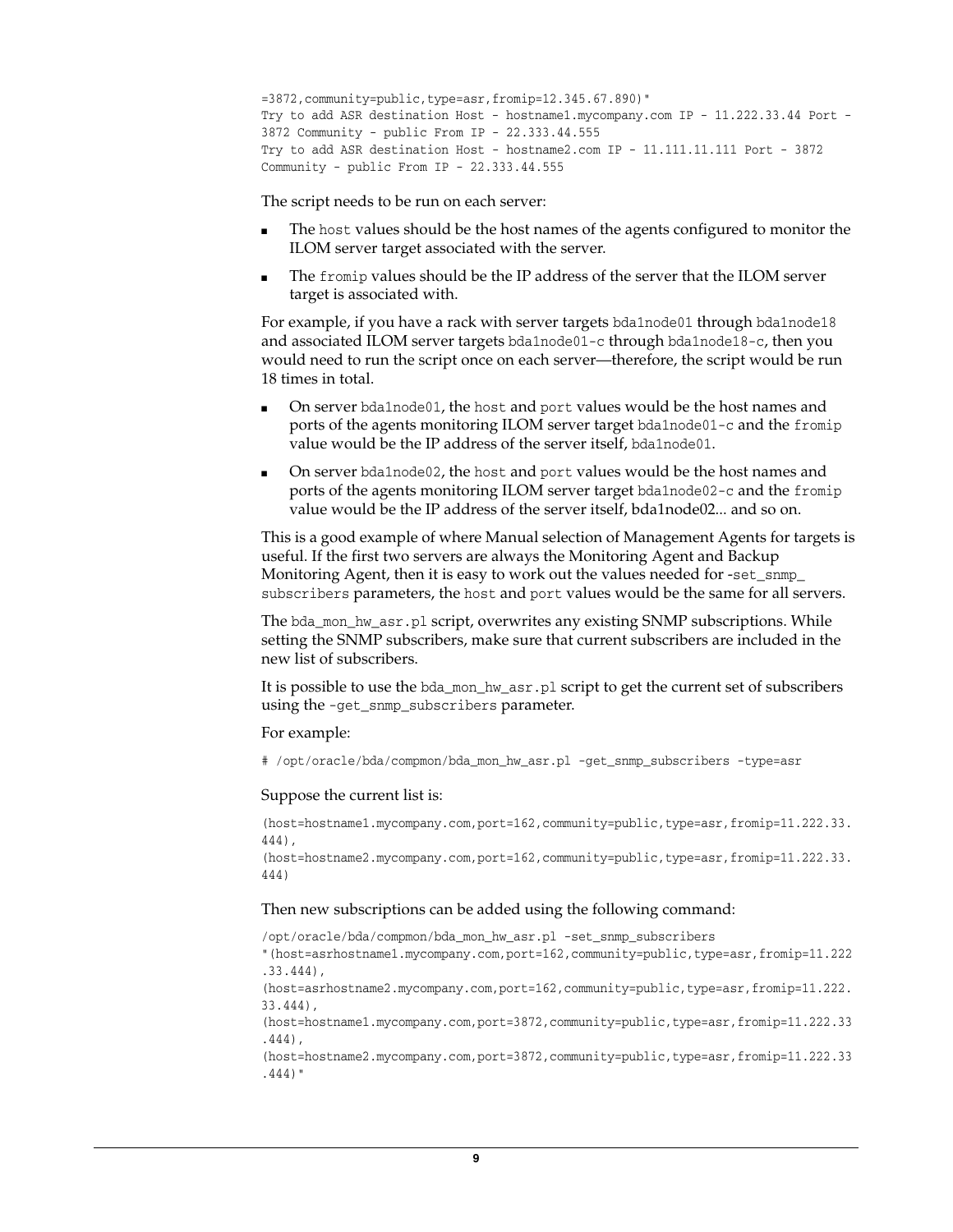After adding the new subscribers, run the command bda\_mon\_hw\_asr.pl script with the -get\_snmp\_subscribers parameter to get the list of SNMP subscribers and verify the new SNMP subscriptions were added successfully. For example:

# /opt/oracle/bda/compmon/bda\_mon\_hw\_asr.pl -get\_snmp\_subscribers -type=asr (host=asrhostname1.mycompany.com,port=162,community=public,type=asr,fromip=10.10.1 0.226),

(host=asrhostname2.mycompany.com,port=162,community=public,type=asr,fromip=10.10.1 0.226),

(host=hostname1.mycompany.com,port=3872,community=public,type=asr,fromip=10.10.10. 226)

,(host=hostname2.mycompany.com,port=3872,community=public,type=asr,fromip=10.10.10 .226)

#### **Verifying Configuration for Oracle ILOM Server**

To verify that alerts can be successfully raised and cleared for the Oracle ILOM Server targets, perform the following steps:

- **1.** Log in to the Enterprise Manager Cloud Control console as an administrator.
- **2.** From the **Targets** menu, select **BDA**. Select an Oracle ILOM Server target using the target navigation pane.

The ILOM target page displays, showing the current status of the selected target as well as any incidents that have been raised for it.

**3.** Raise an alert manually from the ILOM Server being validated. Run the following command as root on the first database server in the cluster:

# ipmitool -I lan -H sclczdb01-c -U root -P *ilomrootpwd* -L OPERATOR event PS0/VINOK deassert The output should be similar to:

```
Finding sensor PS0/VINOK... ok
0 | Pre-Init Time-stamp | Power Supply #0x65 | State Deasserted
```
After running the above command, wait a few minutes then refresh the ILOM target page. An incident should appear in the Incidents section.

**4.** Clear the alert raised in Step 3. Run the following command as root on the first database server in the cluster:

 # ipmitool -I lan -H sclczdb01-c -U root -P *ilomrootpwd* -L OPERATOR event PS0/VINOK assert

The output should be similar to:

```
Finding sensor PS0/VINOK... ok
     0 | Pre-Init Time-stamp | Power Supply #0x65 | State Asserted
```
After running the above command, wait a few minutes then refresh the ILOM target page. The incident that was raised in Step 3 should show as cleared in the Incidents section.

**Note:** Do not forget to clear the alert raised in Step 3, as it was raised for testing only and did not reflect a true fault condition.

**5.** Repeat for the remaining configured ILOM Servers in the BDA Network.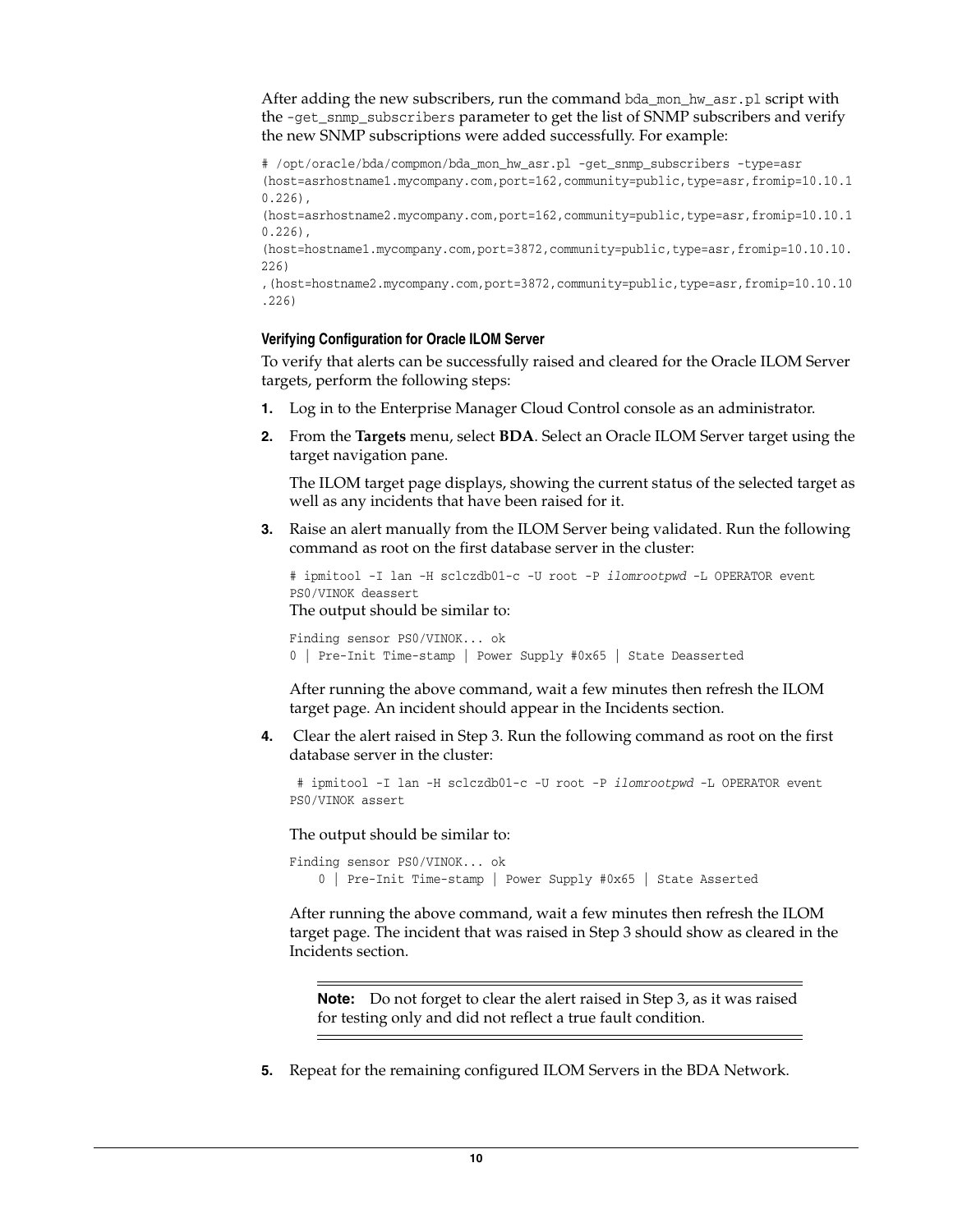### <span id="page-10-0"></span>**6.3 Setting Up SNMP for Cisco Ethernet Switch Targets**

The Cisco Ethernet Switch must be configured to allow the Agents that monitor it to be able to both poll the switch and to receive SNMP alerts from the switch. To allow this, perform the following steps (swapping the example switch name bda1sw-ip with the name of the Cisco Ethernet Switch target being configured):

**1.** Log in to the Cisco switch using Telnet or SSH and enter Configure mode. Note that Telnet is disabled by default on BDA for security reasons. So if Telnet is not available, use SSH as admin or root user.

```
# ssh admin@bda1sw-ip 
User Access Verification Password: 
bda1sw-ip> enable
Password:
bda1sw-ip# configure terminal
Enter configuration commands, one per line. End with CNTL/Z.
bda1sw-ip(config)#
```
**2.** Enable access to allow the Agents monitoring Cisco Switch target to poll the switch.

In the command, [EMagentIPaddr] is the IP address of the server where the Enterprise Manager Agent is running. The SNMP community specified must match the value provided when configuring the Cisco Switch target:

bda1sw-ip(config)# access-list 1 permit [EMagentIPaddr] bda1sw-ip(config)# snmp-server community <community\_string> ro 1

**3.** Set the monitoring Agent as the location where SNMP traps are delivered. The SNMP community specified must match the value provided during Enterprise Manager Cisco Switch Management Plug-In setup:

bda1sw-ip(config)# snmp-server host <EMagentIPaddr> version 1 <community string> udp-port [EMagentRecvltListenPort]

Where [EMagentRecvltListenPort] is the EMD\_URL port of the emagent or SnmpRecvletListenNIC property value if it is enabled.

**4.** Configure the Cisco Switch to send only environmental monitor SNMP traps:

bda1sw-ip(config)# snmp-server enable traps envmon

**5.** Verify settings and save the configuration:

bda1sw-ip(config)# end bda1sw-ip# show running-config bda1sw-ip# copy running-config startup-config

#### **Verify the Cisco Ethernet Switch SNMP Configuration**

Run the snmpwalk command line utility or equivalent tool to verify the Cisco Switch configuration.

Run the following commands to fetch and display the data from the Cisco switch:

```
snmpget -v 1 -c <community_string> <hostname_of_cisco_switch>
1.3.6.1.4.1.9.2.1.56.0
$ snmpget –v 2c –c <community_string> <hostname_of_cisco_switch> 
1.3.6.1.4.1.9.2.1.56.0
```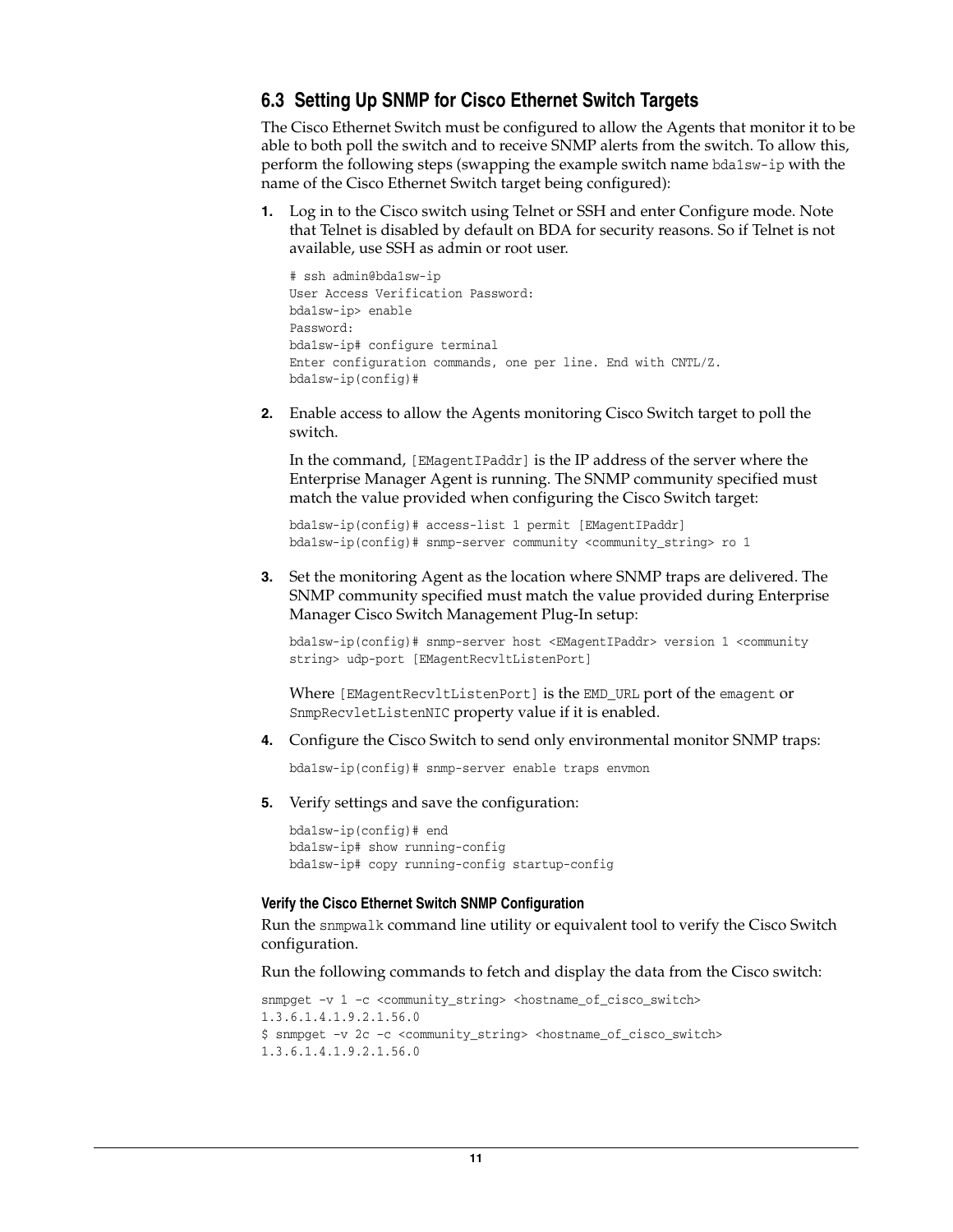If a time-out message appears as output for the above command, then it means that the Cisco Switch is not yet configured correctly.

### <span id="page-11-0"></span>**6.4 Setting Up SNMP for Power Distribution Unit (PDU) Targets**

To enable Enterprise Manager to collect metric data and raise events for the PDU target, you must configure the PDU to accept SNMP queries from the Agents that monitor the PDU target. Also, appropriate threshold values for different phase values needs to be set on the PDU.

This section assumes that this is a first-time configuration of the PDU. SNMP must be enabled and the trap section completed. Granting SNMP access to a different monitoring Agent IP address is an example where only the "Trap Host Setup" section needs to be changed.

- **1.** Log in to the PDU network interface through a browser at http://<pdu-name>, for example: http://bda1-pdu1.example.com
- **2.** Click **Net Configuration**, then log in again.
- **3.** Scroll down until you reach the SNMP section of the frame.

**Note:** The network interface for the PDU is a frame within a window. In order to scroll down on this page, you must see the scroll bar for the PDU frame as well as the outside scroll bar for the browser in which you accessed the PDU.

- **4.** If your PDU is not SNMP-enabled, select the **SNMP Enable** check box, then click **Submit**.
- **5.** Scroll to the NMS region of the frame.
- **6.** Enter the following in Row 1 under NMS:
	- IP: Enter the **IP address** of the first monitoring Agent
	- Community: Enter **"public"**
- **7.** Click **Submit**.

For details on configuring PDU threshold settings, see Section 7.4.3, "Configuring the Threshold Settings for the PDUs," in the *Oracle Big Data Appliance Owner's Guide*.

#### **Verify the PDU SNMP Configuration**

Use the snmpwalk command line utility or equivalent tool to verify the PDU configuration.

Run the following command to fetch and display the data from PDU:

```
snmpget -v 1 -c <community_string> <hostname_of_pdu>
1.3.6.1.4.1.2769.1.2.3.1.1.1.0
```
If a time-out message appears as output for the above command, then it means that the PDU is not yet configured correctly.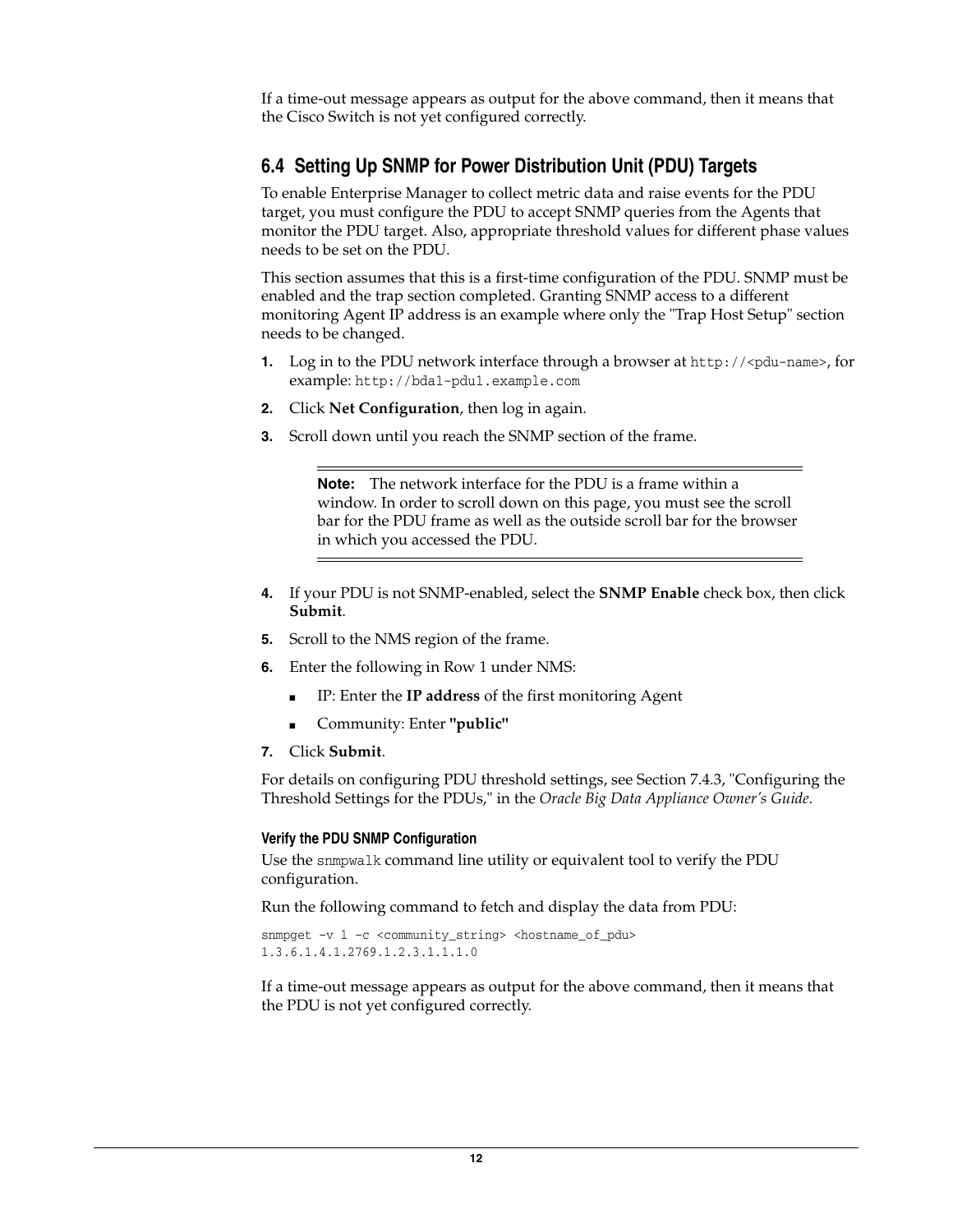## <span id="page-12-0"></span>**7 Verifying and Validating the Plug-in**

Upon successful discovery of a Big Data Appliance Network and SNMP setup for hardware components, take the following steps to verify and validate that Enterprise Manager is properly monitoring the plug-in target:

**1.** From the **Targets** menu, select **Big Data Appliance**.

The Big Data page appears.

**2.** Select a discovered target in the Target Navigation panel on the left.

The Big Data Network page appears.

**3.** Select a Big Data Appliance Network target in the Target Navigation panel, then select **Expand All** in the **View** menu.

The components of the Big Data Appliance Network target appear in Target Navigation panel, including:

- InfiniBand network and switches
- A CDH cluster that includes Cloudera Manager, a job system (MapReduce or MapReduce2), a file system (HDFS), and Zookeeper
- Big Data Appliance target that includes hosts, ILOM servers, Cisco switches, and power distribution units (PDU)
- **4.** Drill down to check on the availability and health of targets within the Big Data Appliance Network target.

For example, when you select the Big Data Appliance target, you see an overview that summarizes the hardware components in terms of the number and status of each component type as well as the number of related incidents and alerts. There is a summary of BDA target hosts that shows the status of all the CDH cluster components.There is also a schematic that denotes component placement by rack within the appliance and the status, color-coded by component type.

## <span id="page-12-1"></span>**8 Undeploying the Big Data Appliance Plug-in**

See the "Plug-In Manager" chapter in the *Oracle Enterprise Manager Cloud Control Administrator's Guide* for steps to undeploy the plug-in.

## <span id="page-12-2"></span>**9 Documentation Accessibility**

For information about Oracle's commitment to accessibility, visit the Oracle Accessibility Program website at http://www.oracle.com/pls/topic/lookup?ctx=acc&id=docacc.

#### **Access to Oracle Support**

Oracle customers have access to electronic support through My Oracle Support. For information, visit http://www.oracle.com/pls/topic/lookup?ctx=acc&id=info or visit http://www.oracle.com/pls/topic/lookup?ctx=acc&id=trs if you are hearing impaired.

System Monitoring Plug-in Installation Guide for Oracle Big Data Appliance, Release 12.1.0.4 E37801-06

Copyright © 2014, Oracle and/or its affiliates. All rights reserved.

This software and related documentation are provided under a license agreement containing restrictions on use and disclosure and are protected